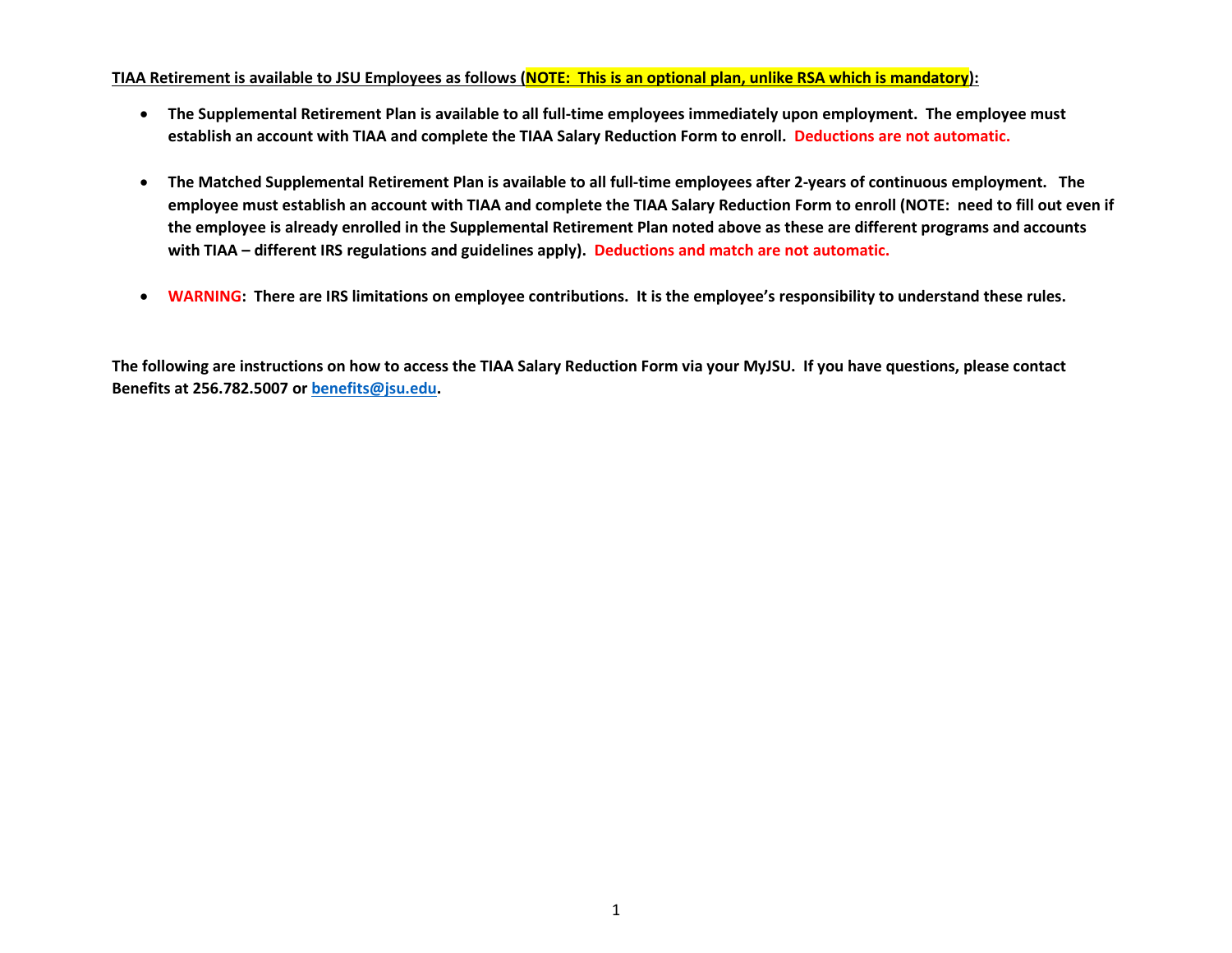# **Sign into MyJSU from the JSU.edu Home Page:**

| SU     JSU Home Page<br>$\times$ +<br>$\leftarrow$ $\rightarrow$ $\leftarrow$ $\leftarrow$ $\leftarrow$ $\leftarrow$ A Not secure   jsu.edu |                         |                               |                   |                                                  | ::: Apps < JSU   JSU Home Pa G Google WW Wells Fargo-Banki ( P - PowerDMS Univer ( Alabama Ethics Co An ACUA Sign In an ACUA Sign In an eCCH Fe R NOS - Login and Solver acco not login   Siaples ( User | $\Box$<br>$\bullet$<br>$\bullet$<br>人<br>* (A)<br>» <b>El Reading</b> |
|---------------------------------------------------------------------------------------------------------------------------------------------|-------------------------|-------------------------------|-------------------|--------------------------------------------------|----------------------------------------------------------------------------------------------------------------------------------------------------------------------------------------------------------|-----------------------------------------------------------------------|
|                                                                                                                                             | <b>NQLT</b>             | JACKSONVILLE STATE UNIVERSITY |                   | APPLY                                            | VISIT $1AM$ GIVE $\mathbb{X}$                                                                                                                                                                            |                                                                       |
|                                                                                                                                             | Search<br>Popular Tools |                               |                   | Colleges                                         |                                                                                                                                                                                                          |                                                                       |
|                                                                                                                                             | A A to Z                | ■ Academic Calendar           | <b>III</b> My JSU | College of Arts and Humanities                   | College of Business and Industry                                                                                                                                                                         |                                                                       |
|                                                                                                                                             | <b>国</b> Directory      | Bookstore                     | Library           | College of Education and Professional<br>Studies | College of Health Professions and<br>Wellness                                                                                                                                                            |                                                                       |
|                                                                                                                                             | $\equiv$ GEM            | Canvas                        | 音 Give            | College of Science and Mathematics               | College of Social and Behavioral<br>Sciences                                                                                                                                                             |                                                                       |
|                                                                                                                                             | About                   | Academics                     | Admissions & Aid  | Campus Life<br>Athletics                         |                                                                                                                                                                                                          |                                                                       |

# **Enter Username and Password:**

| Secure Access Login                                    | Need Help?                                                                                                                       |
|--------------------------------------------------------|----------------------------------------------------------------------------------------------------------------------------------|
| Sign in to MyJSU<br>MyJSU Username<br>$\blacktriangle$ | Change your MyJSU Password<br>Reset your MyJSU Password                                                                          |
| MyJSU Password<br>€<br>Sign In                         | <b>Technology Support Center</b><br>• Phone: 256.782.8324 (TECH)<br>· E-Mail: techcenter@jsu.edu<br>• Web: http://www.jsu.edu/it |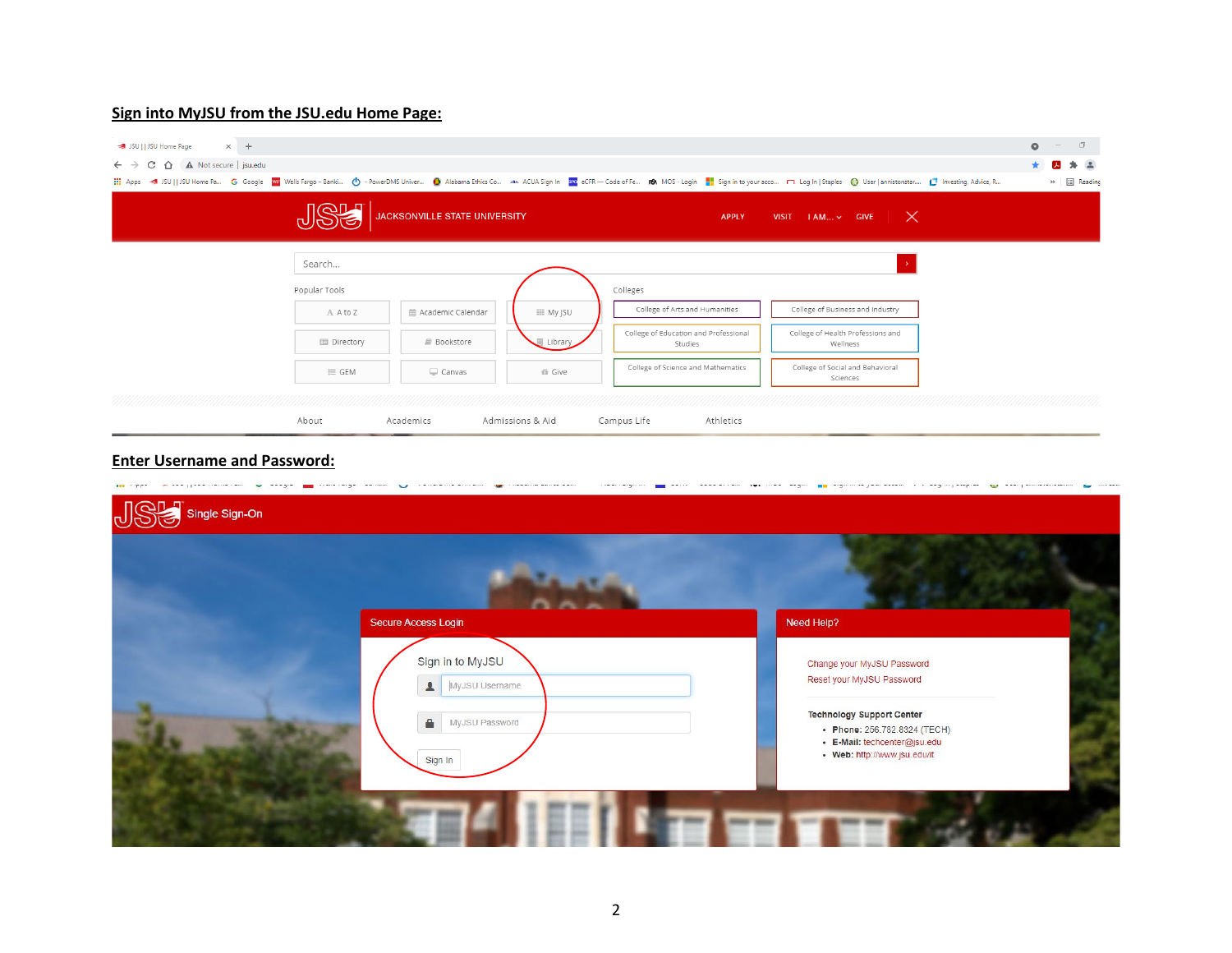## **Go to Employee section of MyJSU:**

|                                       |                                                       | тир энем.                            |
|---------------------------------------|-------------------------------------------------------|--------------------------------------|
| <b># Home</b>                         | <b>HOME</b><br>Home Community / Home                  |                                      |
| <b>Dashboards</b><br><b>Jail</b><br>≺ |                                                       |                                      |
| <b>Employee</b>                       | <b>Featured Links</b>                                 | <b>Announcem</b>                     |
| Student                               | Vaccination Incentive Form                            |                                      |
| <b>Q.</b> DUO Resources<br>K          | 21-22 Cocky CARES Emergency Grant Acceptance          | Subject                              |
| Library<br>Ø                          | <b>Administrative Banner 9</b><br>Self Service Banner | $\triangleright \ \boxtimes$ Recycli |

# **Access the TIAA Salary Reduction Agreement Form via Human Resources, Benefits Links:**

|                              |                                                                                                                                                                                                                      | My Sites ▼ Nelson Clark D Sign Out                                                                                                                                                                                                                             |
|------------------------------|----------------------------------------------------------------------------------------------------------------------------------------------------------------------------------------------------------------------|----------------------------------------------------------------------------------------------------------------------------------------------------------------------------------------------------------------------------------------------------------------|
| Home                         | <b>EMPLOYEE</b><br>Home Community / Employee                                                                                                                                                                         |                                                                                                                                                                                                                                                                |
| <b>Idd</b> Dashboards        | $\overline{\phantom{0}}$                                                                                                                                                                                             |                                                                                                                                                                                                                                                                |
| <b>警</b> Employee            | <b>Employee Links</b>                                                                                                                                                                                                | <b>Human Resources</b>                                                                                                                                                                                                                                         |
| <b>Student</b>               | <b>Employee Dashboard</b>                                                                                                                                                                                            | <b>Handbooks and Policies</b>                                                                                                                                                                                                                                  |
| Q <sub>v</sub> DUO Resources | Self Service Banner<br>k.<br>My Paystub                                                                                                                                                                              | <b>Employment Opportunities</b><br><b>Additional HR Resources</b>                                                                                                                                                                                              |
| $\mathcal{L}$ Library        | <b>Tax Forms</b><br>Leave Balances<br><b>Update Addresses and Phones</b><br>View Submitted/Pending Electronic Forms<br><b>Bicycle Registration Decals</b><br><b>Holiday Schedule</b><br>PRISM<br><b>JSU Navigate</b> | Talent Management System (PageUP)<br>Open Enrollment (Flex Benefit Plan, PEEHIP Health Insurance, and<br><b>Supplemental Benefits)</b><br><b>Budget Manager Reports</b><br>Form Library<br><b>Bezefits</b><br>Leave Request Form<br>Sick Leave Pool Enrollment |
|                              | Diversity Sensitivity Training Course: Respect, Reflect, Remediate                                                                                                                                                   | TIAA Salary Reduction Agreement Form<br><b>Namaninal Katana</b><br>3                                                                                                                                                                                           |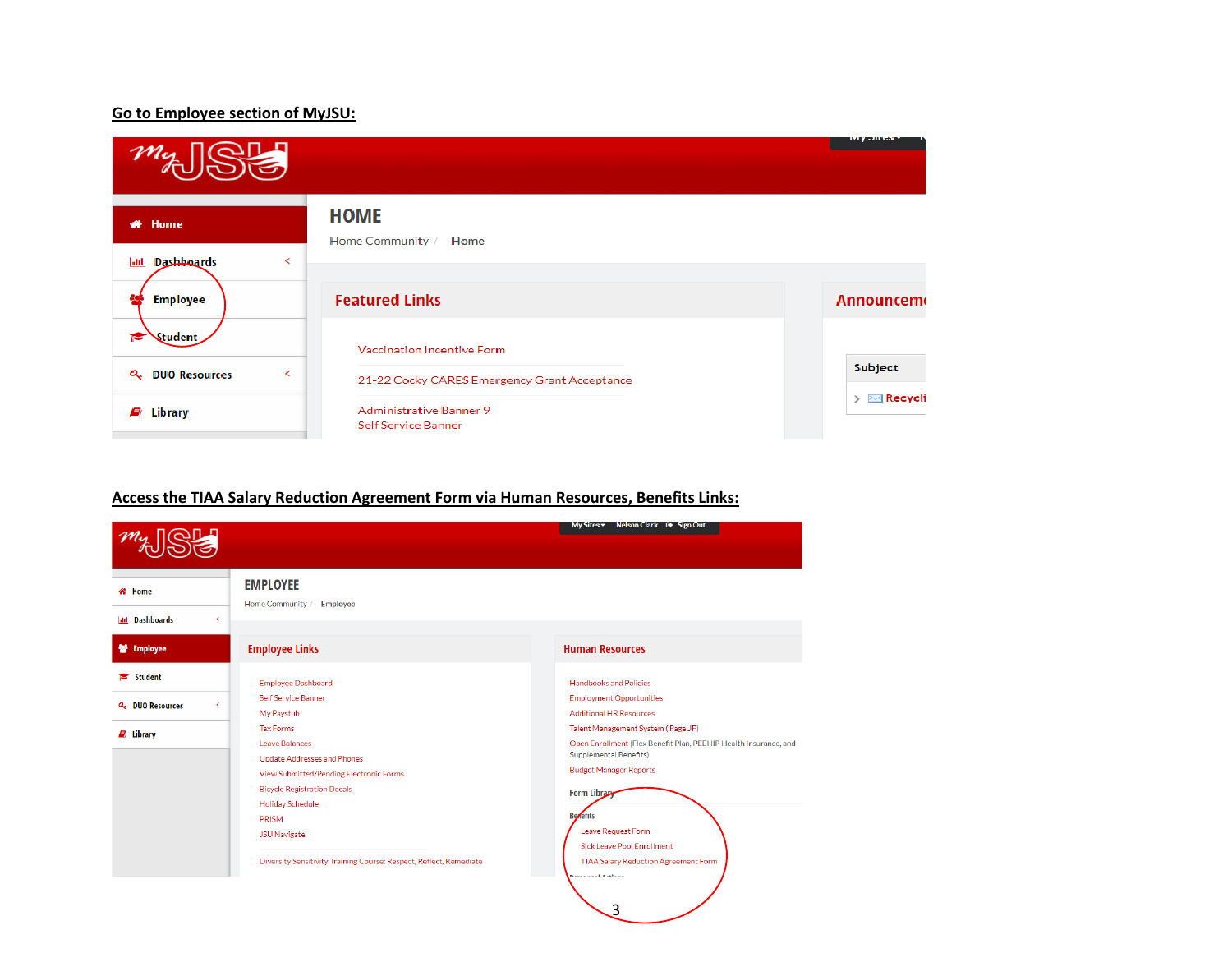## **Enter your information into the TIAA SALARY REDUCTION AGREEMENT:**

| <b>JACKSONVILLE STATE UNIVERSITY</b> |                                 | Jacksonville State University<br><b>Department of Human Resources</b><br>700 Pelham Rd N., 326A Angle Hall, Jacksonville, AL 36265<br>Phone: (256) 782-5007<br>www.jsu.edu/hr |  |
|--------------------------------------|---------------------------------|-------------------------------------------------------------------------------------------------------------------------------------------------------------------------------|--|
|                                      | TIAA SALARY REDUCTION AGREEMENT |                                                                                                                                                                               |  |
| First Name: *<br>Email Address: *    | Last Name: *<br>Employee ID#*   | Phone Number: *                                                                                                                                                               |  |
| option:                              |                                 | Eligibility for the Supplemental is immediate and eligibility for the Matched Retirement is after the 2-year waiting period - choose your                                     |  |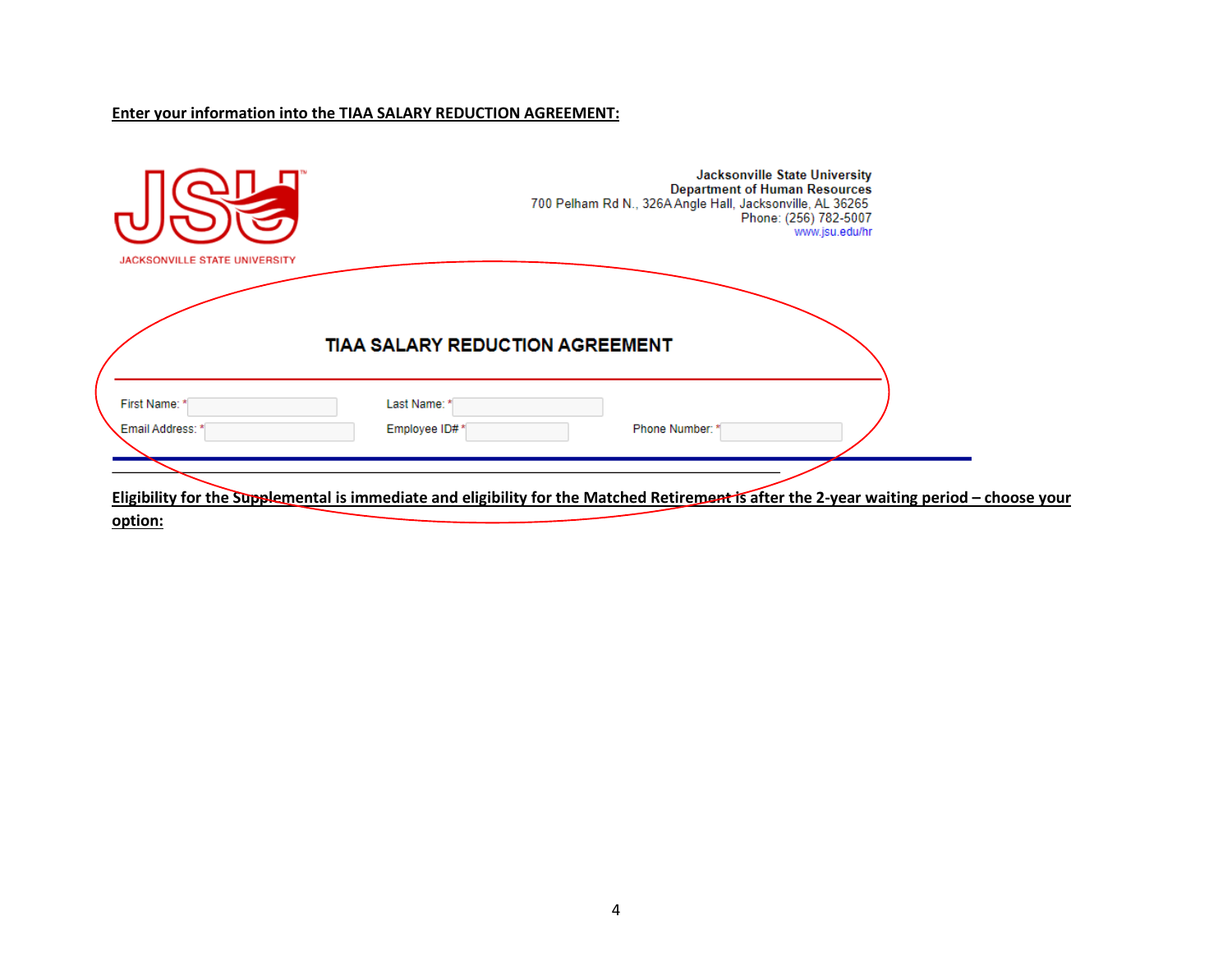

#### **Below are the max contribution percentages allowed for the Matched Retirement on the form:**



**Choose your percentage of contribution (note there are IRS limitations):**